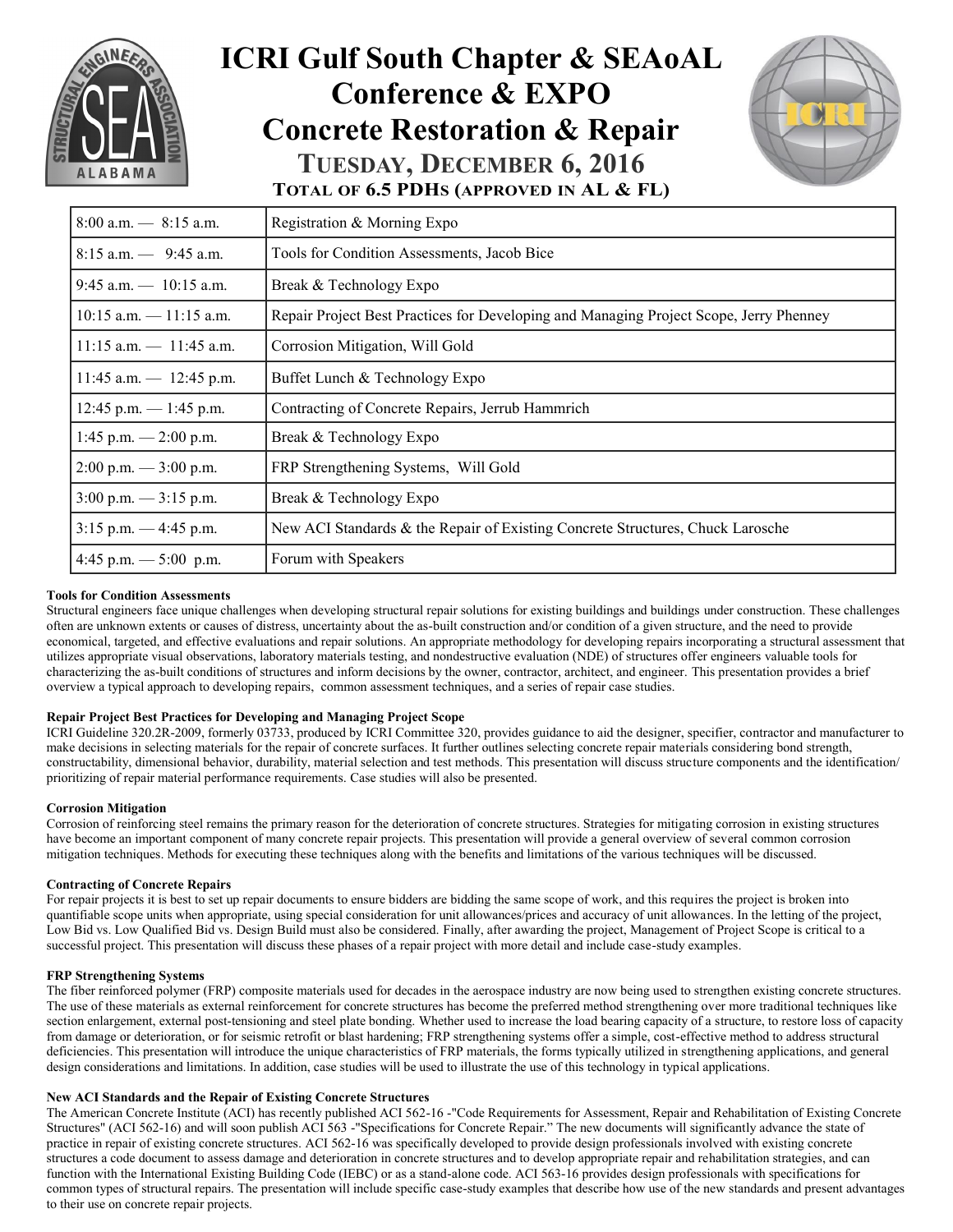# **Registration Form**

| Please print legibly. Companies with multiple attendees, please fill out a form for each person. |  |  |  |  |  |  |  |
|--------------------------------------------------------------------------------------------------|--|--|--|--|--|--|--|
| No refunds will be given after December 1st.                                                     |  |  |  |  |  |  |  |
|                                                                                                  |  |  |  |  |  |  |  |
|                                                                                                  |  |  |  |  |  |  |  |

| Name                                                                                                                                                                                                                                                                                                                                  |  |               |  |                      | Company                                                                                                           |                                             |  |
|---------------------------------------------------------------------------------------------------------------------------------------------------------------------------------------------------------------------------------------------------------------------------------------------------------------------------------------|--|---------------|--|----------------------|-------------------------------------------------------------------------------------------------------------------|---------------------------------------------|--|
| Address                                                                                                                                                                                                                                                                                                                               |  |               |  |                      | City                                                                                                              | Zip                                         |  |
| Email                                                                                                                                                                                                                                                                                                                                 |  |               |  |                      | Phone                                                                                                             | Cell                                        |  |
| <b>Registration received by Nov. 25, 2016</b>                                                                                                                                                                                                                                                                                         |  |               |  |                      | NEE                                                                                                               |                                             |  |
| $\Box$ SEA/ICRI Member \$ 160 X =<br>$s$ <sub>---</sub>                                                                                                                                                                                                                                                                               |  |               |  |                      |                                                                                                                   |                                             |  |
| $\Box$ Non Member $\qquad$ \$ 190 X ____ = \$_____                                                                                                                                                                                                                                                                                    |  |               |  |                      |                                                                                                                   |                                             |  |
| $\Box$ Exhibitor $\qquad$ $\Box$ $\qquad$ $\Box$ $\qquad$ $\Box$ $\qquad$ $\qquad$ $\qquad$ $\qquad$ $\qquad$ $\qquad$ $\qquad$ $\qquad$ $\qquad$ $\qquad$ $\qquad$ $\qquad$ $\qquad$ $\qquad$ $\qquad$ $\qquad$ $\qquad$ $\qquad$ $\qquad$ $\qquad$ $\qquad$ $\qquad$ $\qquad$ $\qquad$ $\qquad$ $\qquad$ $\qquad$ $\qquad$ $\qquad$ |  |               |  |                      | <b>ALABAMA</b>                                                                                                    |                                             |  |
| Late Registration: Nov. 25 - Dec. 6, 2016                                                                                                                                                                                                                                                                                             |  |               |  |                      |                                                                                                                   | If paying by check, make checks payable to: |  |
| $\Box$ SEA/ICRI Member \$185 X $\_\_\_\_\_\_\_\_\_\_\$ =                                                                                                                                                                                                                                                                              |  |               |  | <b>SEAoAL</b>        |                                                                                                                   |                                             |  |
| $\Box$ Non Member $\qquad$ \$ 220 X $\qquad$ = \$                                                                                                                                                                                                                                                                                     |  |               |  |                      | Mail check and registration form to:                                                                              |                                             |  |
| $\Box$ Exhibitor $\qquad$ \$ 155 X $\qquad$ = \$                                                                                                                                                                                                                                                                                      |  |               |  |                      | <b>Structural Engineers Association</b><br>of Alabama                                                             |                                             |  |
| Registration includes breakfast, lunch, snacks, coffee bar and expo hall.                                                                                                                                                                                                                                                             |  |               |  |                      | P.O. Box 660584<br>Birmingham, AL 35266-0584                                                                      |                                             |  |
| <b>To join SEAoAL</b>                                                                                                                                                                                                                                                                                                                 |  |               |  |                      |                                                                                                                   | <b>Email registrations to:</b>              |  |
| SEAoAL membership is open to all structural<br>engineers and companies affiliated with the structural                                                                                                                                                                                                                                 |  |               |  |                      | $rhea@karmamanaq$ gementinc.com                                                                                   |                                             |  |
| engineering profession. For more info,<br>visit www.seaoal.com                                                                                                                                                                                                                                                                        |  |               |  |                      | <b>Rhea Williams</b><br>Executive Director, SEAoAL                                                                |                                             |  |
| $\Box$ Professional                                                                                                                                                                                                                                                                                                                   |  | $$ 95 X =$    |  | $\frac{\sqrt{2}}{2}$ |                                                                                                                   |                                             |  |
| $\Box$ Associate                                                                                                                                                                                                                                                                                                                      |  | $$40 X \_ =$  |  | $\mathbb{S}$         | <b>SEMINAR LOCATION</b><br>AGC Alabama<br>5000 Grantswood Road<br>Suite 100<br>Irondale, AL 35210<br>205-451-1400 |                                             |  |
| $\Box$ Student                                                                                                                                                                                                                                                                                                                        |  | $$15 \tX =$   |  | $\mathbb{S}$         |                                                                                                                   |                                             |  |
| $\Box$ Affiliate                                                                                                                                                                                                                                                                                                                      |  | $$150 \t X =$ |  | $\mathbb{S}$         |                                                                                                                   |                                             |  |
|                                                                                                                                                                                                                                                                                                                                       |  | TOTAL:        |  | s                    |                                                                                                                   | www.alagc.org                               |  |

### **To join ICRI**

Join ICRI and ICRI Gulf South Chapter as an Individual Member for \$220 at **www.icri.org.** 

Other memberships available: Student (\$50), Retired (\$130), Government (\$130), Company (\$420-\$2035) and Supporting Memberships (\$3,320). Annual membership includes \$40 membership dues to Gulf South Chapter. **See ICRI website or flyer for more information.**